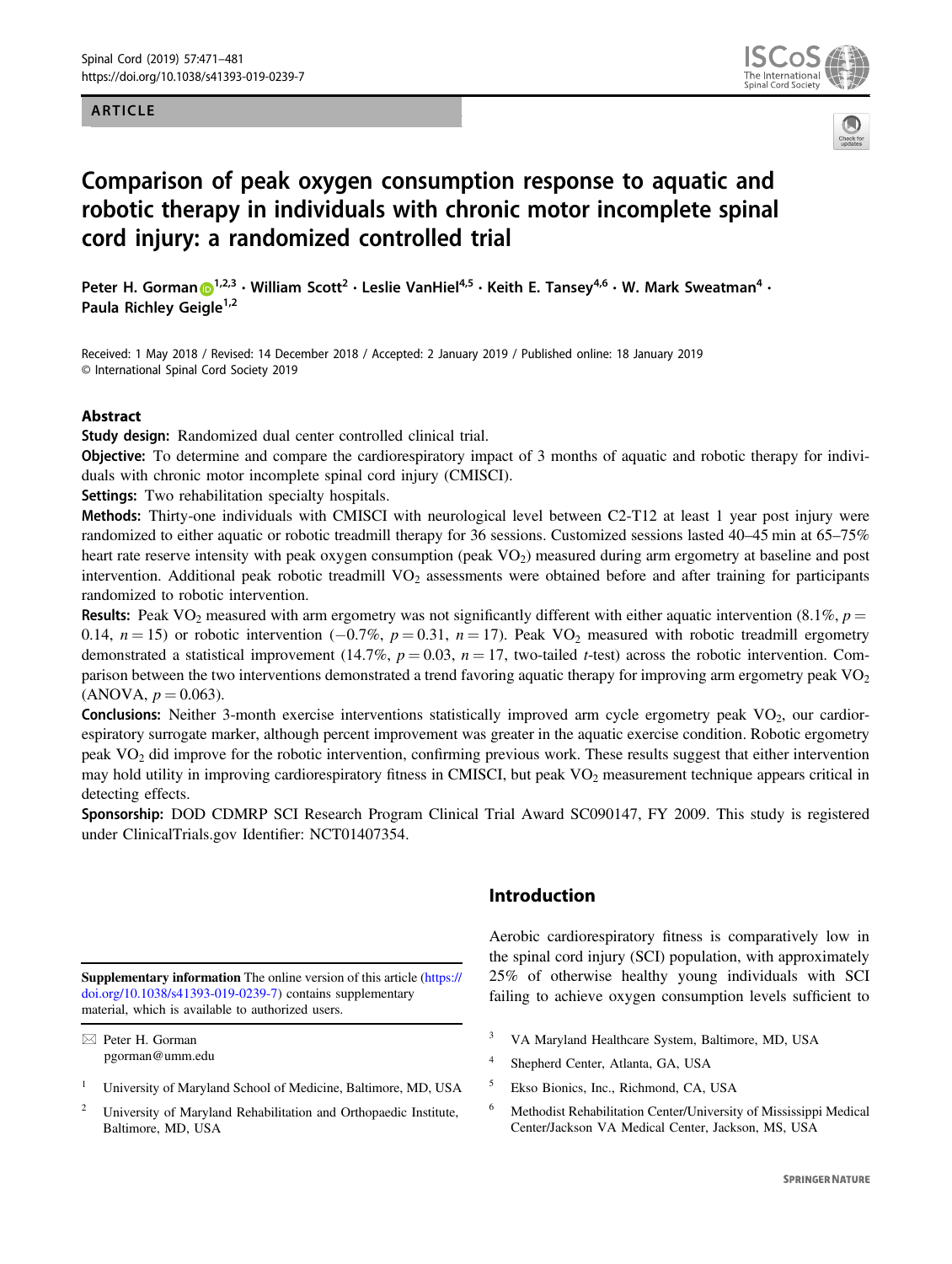perform many essential activities of daily living (ADLs) [\[1](#page-9-0)]. Interventions to effectively increase cardiorespiratory endurance and exercise capacity include arm ergometry [\[2](#page-9-0)–[4](#page-9-0)], functional electrical stimulation [[5\]](#page-9-0), and robotically assisted treadmill training  $[6, 7]$  $[6, 7]$  $[6, 7]$  $[6, 7]$ . Six months, three times weekly, of body weight supported treadmill training produced both glucose and insulin reduction in people with chronic incomplete SCI [\[8](#page-9-0)]. However, a Cochrane review of the effect of exercise on carbohydrate and lipid metabolism disorders in people with chronic SCI concluded insufficient evidence exists to determine whether exercise can improve carbohydrate and lipid metabolism [[9\]](#page-9-0).

Body weight supported locomotor training with or without robotic assistance has been shown to improve walking and cardiorespiratory fitness for people with chronic motor incomplete spinal cord injury (CMISCI) [\[10](#page-9-0)–[15](#page-9-0)]. Jack et al. [[13\]](#page-9-0) reported improvement in peak  $VO<sub>2</sub>$ uptake on two participants who engaged in body weight supported treadmill training without robotic assistance three times per week for 20 weeks. Kressler et al. [\[14](#page-9-0)] performed an extensive single site comparison study of four different approaches to body weight supported locomotor training: (1) manual assistance, (2) transcutaneous electrical stimulation, (3) robotically assisted training, or (4) over ground training with electrical stimulation. The robotically assisted training group failed to display a change in peak  $VO<sub>2</sub>$ , whereas individuals in the other three groups demonstrated improved peak  $VO<sub>2</sub>$  responses after the intervention. The passive robotic training paradigm employed in this study utilizing 100% guidance force to provide maximal assistance throughout the step cycle may have contributed to no robotic cardiorespiratory change [[16\]](#page-9-0).

We previously reported improvement in peak  $VO<sub>2</sub>$  after a 3-month, three times per week coached robotic-assisted body weight supported treadmill training (RABWSTT) [\[6](#page-9-0)]. This prospective randomized single center controlled clinical trial involved 18 individuals with CMISCI randomized to progressive robotic therapy or a home stretching control arm. Outcome measures included peak  $VO<sub>2</sub>$  measured with both robotic-assisted treadmill walking ergometry and arm ergometry at baseline, 6 weeks, and 3 months. Peak  $VO<sub>2</sub>$ measured with robotic treadmill ergometry across the robotic therapy intervention showed a statistically significant improvement of 12.3% from baseline to 3 months  $(p = 0.02)$  compared to the stretching control group nonsignificant improvement of 3.9% ( $p = 0.37$ ). Peak VO<sub>2</sub> measured with arm ergometry in the robotic therapy group increased, albeit not significantly, by 8.5% ( $p = 0.25$ ).

We also demonstrated high test-retest reliability of peak  $VO<sub>2</sub>$  measurement during robotic treadmill walking ( $r =$ 0.96,  $p = 0.01$ ) and arm ergometry ( $r = 0.95$ ,  $p = 0.01$ ) in this population [[17\]](#page-9-0), as well as a high correlation ( $r = 0.87$ ,  $p = 0.01$ ) between arm cycle ergometry and robotic

treadmill peak  $VO<sub>2</sub>$  testing. This suggests both techniques assess cardiorespiratory fitness, although different peak  $VO<sub>2</sub>$  outcomes are expected when using only upper extremities, or upper and lower extremities and trunk.

Aquatic therapy is a rehabilitation technique utilized frequently to improve function for individuals with CMISCI [\[18](#page-9-0), [19\]](#page-9-0). Limited empirical evidence exists, however. Clinically, the aquatic environment facilitates both gait and cardiorespiratory functional gains. Buoyancy provides natural body weight support; hydrostatic pressure activates sensory receptors, thereby providing increased proprioceptive feedback; viscosity increases resistance to the musculoskeletal and cardiorespiratory systems. Stevens et al. [\[20](#page-9-0)] recently reported improved leg strength, balance, walking speeds, distance walked over 6 min, and daily step activity in 11 volunteers with incomplete SCI who participated in an 8-week, three times per week underwater treadmill training program. They did not address aerobic capacity, however.

Given this background, we proposed a randomized clinical trial to assess two rehabilitation techniques for individuals with CMISCI. Our a priori hypotheses anticipated both conditions would improve cardiorespiratory fitness but aquatic therapy (AT) would demonstrate a ten percent greater improvement than robotic-assisted body weight supported treadmill training (RT). We based this on the idea buoyancy facilitates more innervated motor units to contract due to the relative reduction of gravity and hydrostatic pressure assists with blood flow return. Both hydrodynamic principles facilitate a greater work load for individuals with SCI than a land-based exercise program, even body weight supported activities. We assessed the impact of 36 sessions of AT and RT on cardiorespiratory fitness for individuals with CMISCI. This paper represents one component of our overall study examining aquatic and robotic treadmill therapy effects prior to crossover to the alternate intervention upon cardiorespiratory fitness.

# Methods

The appropriate institutional review boards (IRBs) as well as the Department of Defense IRB approved this protocol. This trial involved collaborating sites at two rehabilitation specialty hospitals located in different United States cities. Weekly communication occurred between intervention practitioners across both sites, and monthly teleconferences occurred between the principal investigators and practitioners to insure adherence to the protocol and offer optimal programming for participants. During data collection lead investigators visited each others' sites on two occasions and conducted aquatic and robotic training sessions. Additionally, throughout the study weekly phone calls and emails occurred across the entire study period to address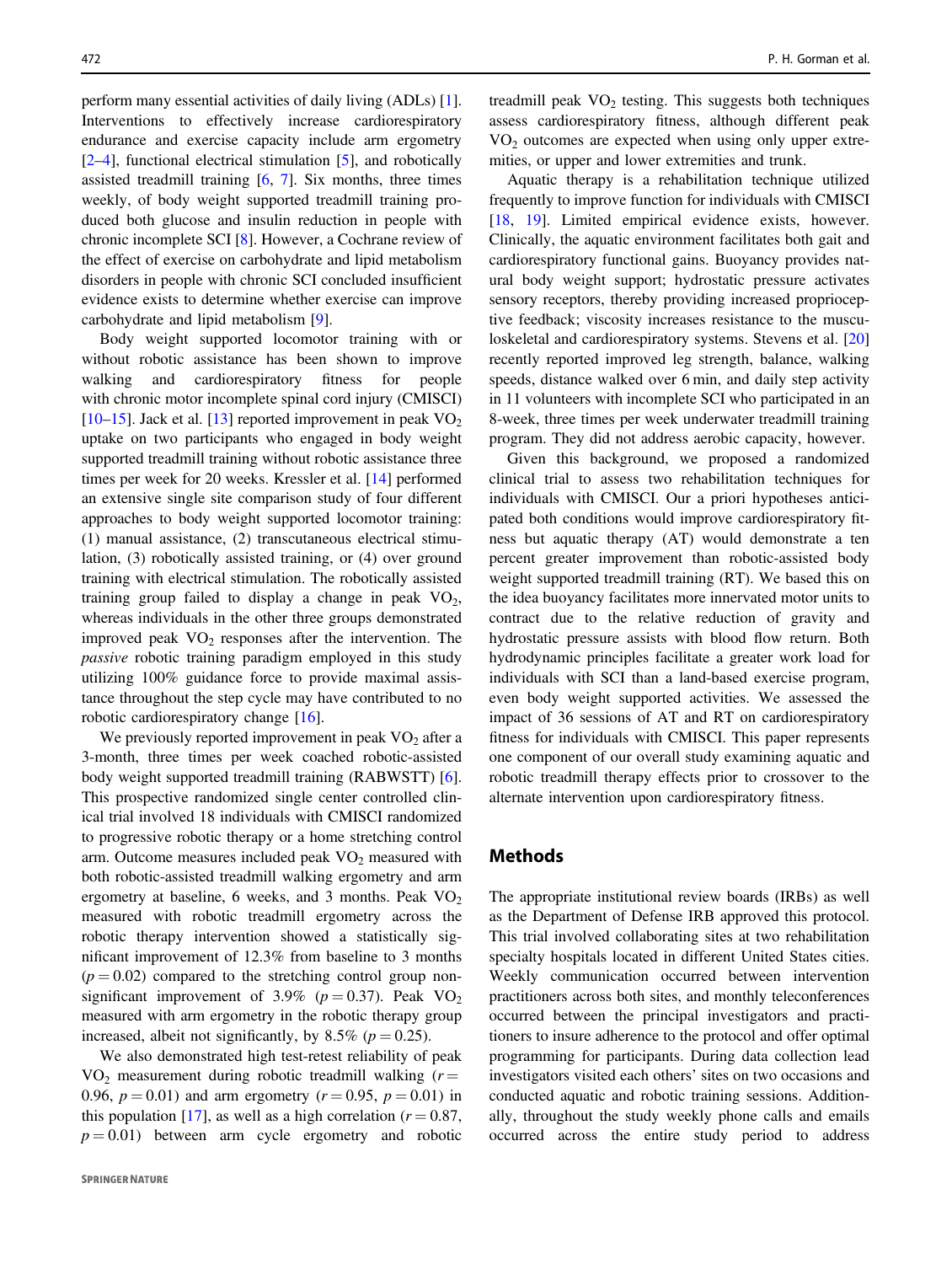procedural consistency, and the research team met annually at professional conferences to discuss study logistics.

### Statement of compliance

We certify that all applicable institutional and governmental regulations concerning the ethical use of human volunteers were followed during this research. This trial was registered under Clinicaltrials.gov identifier NCT01407354.

# **Participants**

Individuals with CMISCI were recruited as a convenience sample from outpatient SCI clinics and through available clinical databases at both centers. The recruitment of individuals for this study occurred over three and a half years. Participants eligible for the study were between the ages of 18 and 65, with a spinal cord injury of at least 12 months, including levels C2 to T12, and classified as an International Standards for Neurological Classification of Spinal Cord Injury (ISNCSCI) impairment scale of C or D, who could tolerate being upright in a standing frame for at least 30 min. We excluded individuals with a history of long bone fracture, active symptomatic cardiovascular disease, concurrent lower motor neuron injury as determined by physical examination (areflexia), other medical co-morbidities precluding safe participation, or active participation in physical therapy for 3 months prior to enrollment.

Participant screening included a general history and physical examination (done by a spinal cord injury certified physician at each site), an ISNCSCI examination (done by a spinal cord injury specialty trained physical therapist or physician), a resting electrocardiogram, and baseline blood tests including a complete blood count and metabolic profile to screen for occult infection, anemia, renal or liver disease, or uncontrolled diabetes. A 30 min standing frame challenge was performed by a physical therapist. Information collected included The Lower Extremity Motor Score (LEMS), which is derived from five specific bilateral leg muscle scores included in the ISNCSCI examination completion; and the Upper Extremity Motor Score (UEMS) obtained in a similar manner; The Walking Index for Spinal Cord Injury (WISCI-III), which records the physical assistance needed, and devices required, for walking following spinal cord injury. In addition, basic demographic information (age, sex, age at time of injury, time since injury) was collected on all individuals. Participants meeting eligibility criteria and who signed the IRB approved consent forms were block randomized by site using a computer-generated algorithm to treatment with either robotic or aquatic therapy for 36 sessions followed by repeat peak  $VO<sub>2</sub>$  testing. A statistician not involved in the study generated the randomization. The randomization was implemented after all baseline testing was completed and was performed by a research coordinator uninvolved in the study execution. For individual subjects, the screening, randomization process, and baseline physiologic testing (see below) took approximately 2 weeks.

# Baseline and outcome physiologic testing

Testing was performed by appropriately trained personnel at each site. This included an exercise physiologist and physical therapist at one site, and a blinded physical therapist at the second site. The arm cycle ergometry was performed in a clinical laboratory research setting at each site. The robotic-assisted ergometry testing was performed in clinical treatment space at one facility and in dedicated research space where the respective Lokomat® devices were located.

## Peak oxygen consumption measurement

Peak aerobic capacity was assessed under two conditions: (1) arm ergometry and (2) robotic treadmill walking. A COSMED Quark Cardiopulmonary Metabolic Cart (CPET) measured oxygen consumption during the peak aerobic tests (arm ergometry and robotic treadmill walking) with the unit calibrated per manufacturer guidelines before each test. A Hans Rudolph half mask with a flow meter attachment was positioned over the participant's nose and mouth region, permitting the collection of continuous air flow and gas concentrations. This configuration connected to the metabolic cart and a computer software program integrating the flow and gas data to calculate oxygen consumption values. We determined peak oxygen consumption by averaging the highest values observed from three consecutive 10-s sampling periods.

# Arm ergometry peak  $VO<sub>2</sub>$  test

We conducted the arm ergometry test with a Monark upper extremity arm cycle ergometer with participants positioned in front of the device in a standard chair or personal wheelchair. The ergometer height aligned the axis of rotation with the shoulder joint with seating adjustments made to bring the pelvis in a neutral position. Participants sat quietly for 5 min before performing a 3-min warm-up phase at zero watts (no resistance) with the pedal cadence at 50 rpm. Work rates increased by 5 watts every minute after the warm-up phase with pedal cadence remaining constant at 50 rpm. The session terminated at volitional fatigue or if the participant failed to maintain the pedal cadence at 50 rpm at any given work rate.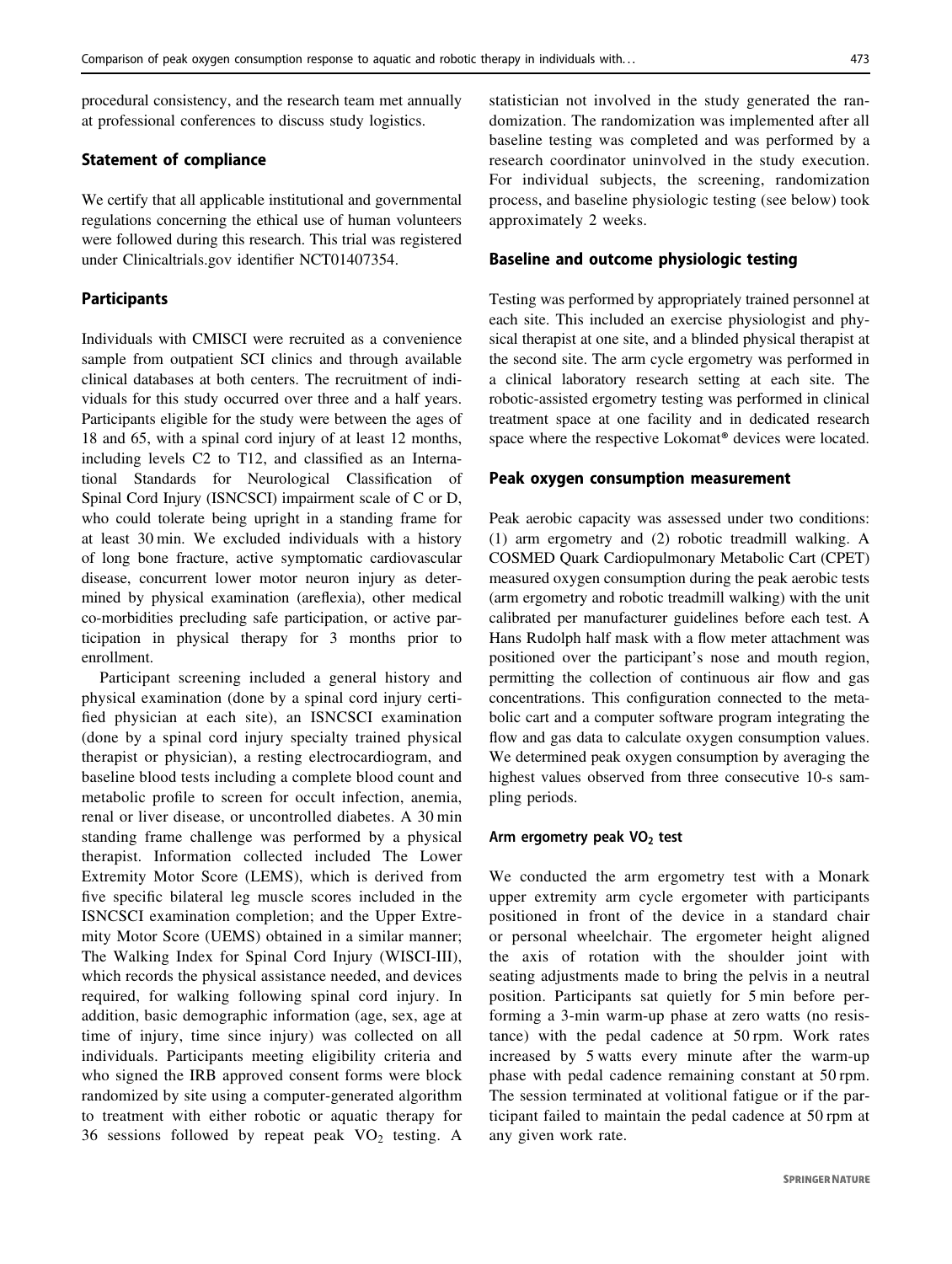#### Robotic-assisted body weight supported peak  $VO<sub>2</sub>$  test

We used a robotic device, the Lokomat<sup>®</sup> Robotic Treadmill training device (Hocoma, Inc.), with a computer interface for the robotic treadmill walking ergometry test. All participants were measured and configured in the device according to manufacturer guidelines. Participants were positioned safely with as much body weight as possible and were instructed to limit movement and communication for a 5-min period prior to the initiation of the treadmill test to collect baseline  $VO<sub>2</sub>$  and heart rate values. Next, participants performed a 3-min warm-up phase at his or her optimal treadmill speed and body weight support (BWS). We determined the optimal work rate (speed and BWS) during a 20-min acclimation training session, which determined treadmill speed and BWS for an optimal gait pattern. We changed this work rate each minute, first by decreasing BWS by 10% increments, next by increasing speed by 0.2 kilometers/hour, and then by decreasing guidance force by 10% increments. Participants walked until they reached volitional fatigue or failed to maintain a safe gait pattern (e.g., without tripping or stumbling).

The testers that performed these peak  $VO<sub>2</sub>$  tests at the second site were trained in the standardized implementation of these tests by an exercise physiologist (author WS) with previous expertize in these types of studies, who performed all of the testing at the first site. Because of the relatively small size of the research teams at one site, blinding of testers was not practicable. The second site was able to employ an external therapist for testing other than robotic peak  $VO<sub>2</sub>$ .

## Interventions

The interventions were performed by a team of skilled physical or occupational therapists at each site. During each training session for both groups, heart rate was assessed by palpation and with a heart rate monitor to guide tasks to stimulate the desired exercise intensity (65–75% heart rate reserve (HRR)) as determined during the baseline peak  $VO<sub>2</sub>$  test. The Borg scale (6–20) was also administered to all participants to obtain subjective feedback regarding the exercise intensity and was used as an additional tool to adjust exercise intensity during and between sessions [[21](#page-9-0)].

#### Robotic therapy (RT) intervention

Participants reported to the rehabilitation facility up to three days per week during the robotic training intervention using Lokomat®. An acclimation session was performed to determine the robot manufacturer guideline anatomical settings, and optimal treadmill speed, body weight support, and guidance force settings before conducting robotic ergometry testing and the intervention. To allow endurance and skin tolerance to build, the first robotic session duration was 20 min, and then increased by 5-min in subsequent visits until the exercise duration reached 45 min. During each session participants performed a 5-min warm-up, followed by customized, coached gait training tasks, and a 5-min cool-down. During each training session, the Polar heart rate monitor, as well as palpated heart rate, guided clinician application of treadmill speed, body weight support, guidance force adjustments, and coaching to stimulate the desired exercise intensity. The overall protocol for adjustment of the robotic treadmill parameters is depicted in Figure[1.](#page-4-0) Stimulus intensity was adjusted in an individualized way in order to achieve 65 to 75% HRR.

#### Aquatic therapy (AT) intervention

Aquatic therapy sessions consisted of up to three, 45-min sessions per week. Training started conservatively at 50% of HRR and advanced to 65–75% HRR (measured also by a Polar heart rate monitor and palpation) as determined by the adjusted-for-aquatic-immersion Karvonen formula [[22\]](#page-9-0). The initial session duration was 20 min, with each subsequent session increased by 5–7 min until 45 min was reached. Multiple factors influence heart rate during aquatic activity, and the aquatic-immersion-adjusted Karvonen heart rate addressed these components such as depth of immersion and water temperature. Each session consisted of 5-min warm-up and cool-down periods, and equal training time of mobility, cardiorespiratory, and strengthening components with rest periods of 1- to 3-min as needed. Participant ability and motor function directed our customized and individualized exercise routines, but followed the protocol guidelines (Table [1](#page-5-0)). Water positioning (standing, sitting, horizontal, depth), floatation and resistance devices used, and heart rate and Borg exertion scale reports were assessed and recorded daily. Therapists encouraged each participant to work at 65–75% intensity level throughout each aquatic exercise session.

#### Statistical analysis

Prior to initiation of the study, a sample size analysis was performed. There was no prior data available on RT or AT in individuals with CMISCI on which to base a power calculation. There was however, prior work on cardiorespiratory fitness in a spinal cord injured cohort using aerobic wheelchair propulsion as the exercise intervention. Gass et al. [\[23](#page-9-0)] in this early work, physically trained seven spinal cord injured individuals for 7 weeks, five times per week (35 sessions) using wheelchair pushing on a treadmill and measured  $VO<sub>2max</sub>$  before and after the intervention. They found a 35% increase in  $VO_{2max}$ . This study involved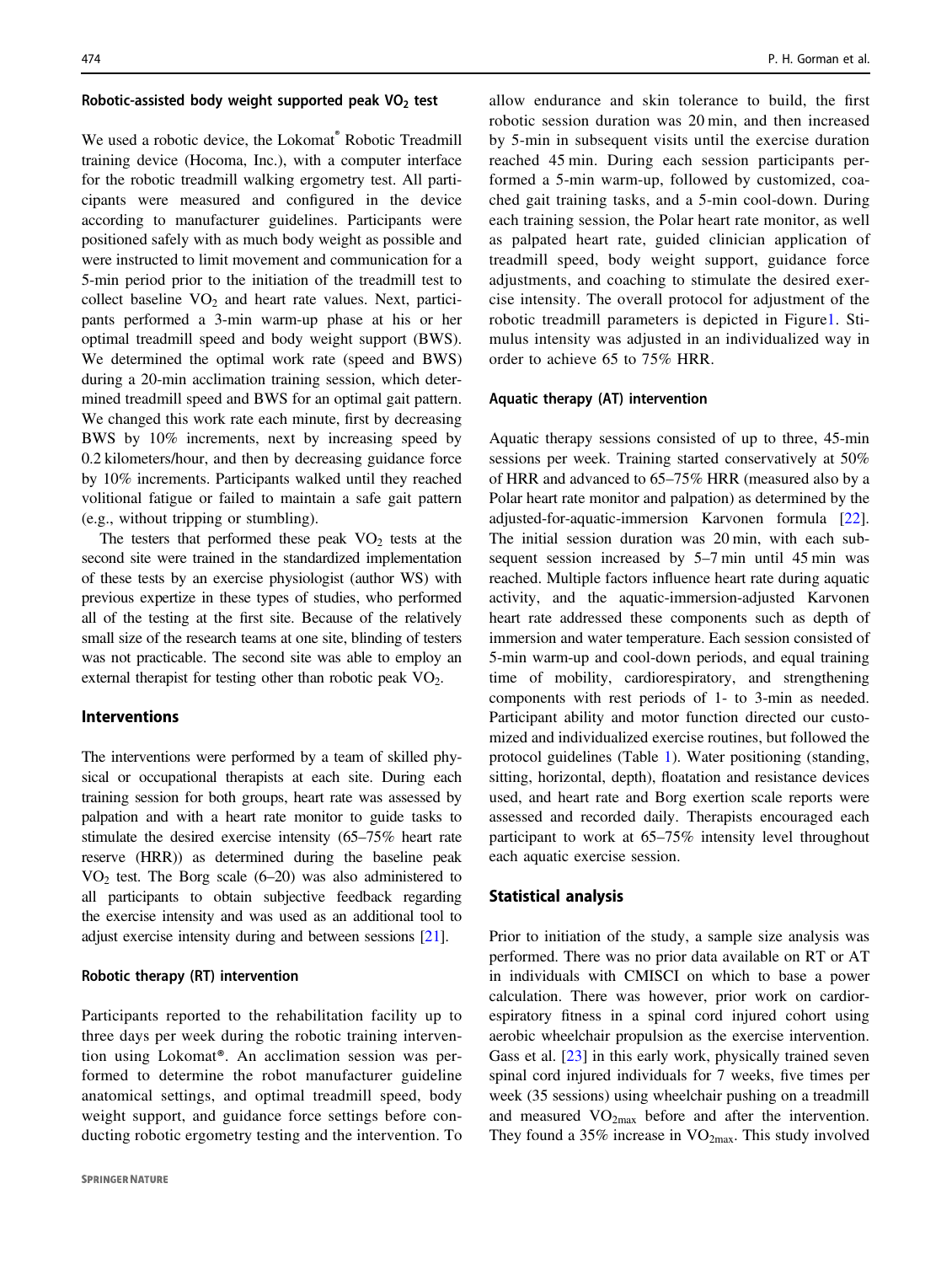<span id="page-4-0"></span>

a similar intensity of exercise experience as what had been proposed for the current work. Based on that prior result, with an alpha of 0.05 and power of 0.8, 28 total participants were estimated to be needed for this study.

We used Microsoft Excel to manage data throughout the trial, checking for data completeness, regularity, and coding. All statistical analyses utilized SPSS version 22. Descriptive statistics, t-tests and ANOVA were performed. Descriptive statistics detailed demographics within the sample and independent means. Means and standard deviations were generated for the primary outcome measure (peak  $VO_2$ ). Paired sampled *t*-tests were performed to determine if peak  $VO<sub>2</sub>$  changes occurred in groups pre- and post-intervention. Significance was set a priori with alpha  $= 0.05$ . A modified intention to treat analysis was performed in which all participants with available data were analyzed according to their group allocations.

# **Results**

We screened a total of 68 individuals with 31 excluded as per exclusion criteria  $(n = 14)$ , declining to commit to full

participation ( $n = 13$ ), or for other reasons ( $n = 4$ ). Thirtyseven individuals were randomized to either RT ( $n = 20$ ) or AT  $(n = 17)$ . Figure [2](#page-5-0) represents a Consolidated Standards of Reporting Trials (CONSORT) diagram. Of the 20 individuals randomized to RT, 18 completed this intervention. One individual was removed from the study after failing to comply with the medical staff's request to address a non-study related medical condition. Another individual was dismissed after experiencing recurring anxiety episodes in the robotic device. Two individuals failed to complete the AT treatment. One individual completed 24 aquatic exercise sessions before experiencing a non-study related ankle fracture. Another AT participant was withdrawn due to health and bowel management issues. One individual in the RT group was not included in the ergometry final analysis because he could not complete the arm ergometry test secondary to upper extremity spasticity. Except for the previous participants who dropped out for medical reasons, all individuals completed the protocol with no drop outs due to the exercise intensity or demand. Ultimately, participants completed 97% of the exercise interventions, namely 36 sessions under each exercise condition with 20% of the sessions rescheduled to complete the protocol prescribed exercise visits.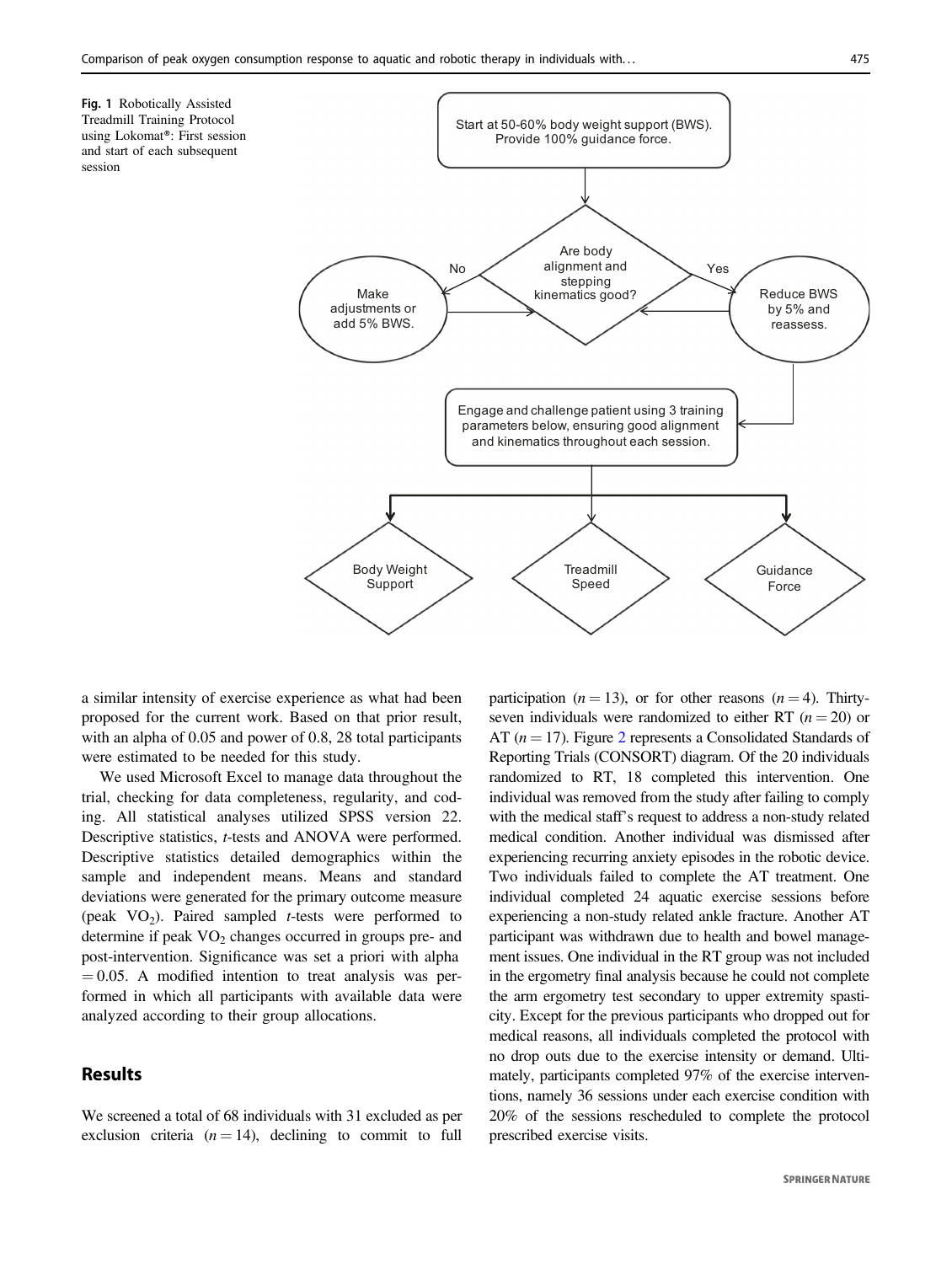<span id="page-5-0"></span>

|                           | <b>Table 1</b> Aquatic Exercise Guidelines used in this protocol. These guidelines were customized by the therapist based on individual participant's impairments and abilities                                                                                                                                                                                                                                                                                                                                                                                                                                                                                                                                                                            |                       |                                                                                                                                                                      |                                                                                                        |
|---------------------------|------------------------------------------------------------------------------------------------------------------------------------------------------------------------------------------------------------------------------------------------------------------------------------------------------------------------------------------------------------------------------------------------------------------------------------------------------------------------------------------------------------------------------------------------------------------------------------------------------------------------------------------------------------------------------------------------------------------------------------------------------------|-----------------------|----------------------------------------------------------------------------------------------------------------------------------------------------------------------|--------------------------------------------------------------------------------------------------------|
|                           | Overall Aquatic Exercise Guidelines                                                                                                                                                                                                                                                                                                                                                                                                                                                                                                                                                                                                                                                                                                                        |                       |                                                                                                                                                                      |                                                                                                        |
|                           | • Effort level goal: minimum 60% max aquatic adjusted heart rate for strengthening and cardiovascular component at 65 to 75% max aquatic adjusted heart rate (moderate to high moderate on perceived exertion scales). Max hea<br>• Water depth: work at the level that provides highest level of function while challenging core stability and balance<br>· Position in water: upright, horizontal, semi reclined based on individual needs, and abilities<br>Activities: Gait training, cardiovascular conditioning, and strengthening activities<br>$\bullet$ 40–45 min of continuous exercise is goal with 1 min rest/change of activity<br>was determined during baseline peak arm ergometer test.<br>• Water temperature 87 to 90 degrees Fahrenheit |                       |                                                                                                                                                                      |                                                                                                        |
| Activity                  | Frequency/Reps/Sets                                                                                                                                                                                                                                                                                                                                                                                                                                                                                                                                                                                                                                                                                                                                        | Duration<br>(minutes) | Potential equipment                                                                                                                                                  | Comments                                                                                               |
| Water walking<br>Warm-Up: | 1 set @: forward, backward, sideward                                                                                                                                                                                                                                                                                                                                                                                                                                                                                                                                                                                                                                                                                                                       | 5 minutes             | No $\uparrow$ surface area to start, slowly $\uparrow$ to include paddles for Core stability focus, open chest expansion in all planes<br>UEs and wrap cuffs for LEs |                                                                                                        |
|                           | LE muscle group 8 reps, 1-3 sets both legs for each of the following muscle groups: hip 9 minutes<br>flex/ext/ABD/ADD; knee flex/ext                                                                                                                                                                                                                                                                                                                                                                                                                                                                                                                                                                                                                       |                       | Use small to increasing in surface area cuffs                                                                                                                        | Start facing wall 2 hand support; turn parallel one hand support;<br>move away from wall no UE support |
|                           | Cardio function Lunge walking/semi reclined paddling/kickboard                                                                                                                                                                                                                                                                                                                                                                                                                                                                                                                                                                                                                                                                                             | 7 minutes             | As needed to support participant in functional cardio<br>positions                                                                                                   |                                                                                                        |
| Cardio function           | Step ups, push off wall tethered, cycling UE and LE seated/semi<br>reclined, adapted swim strokes                                                                                                                                                                                                                                                                                                                                                                                                                                                                                                                                                                                                                                                          | 7 minutes             | As needed to support participant in functional cardio<br>positions                                                                                                   |                                                                                                        |
| Cool-down                 | Water walking/Ai Chi                                                                                                                                                                                                                                                                                                                                                                                                                                                                                                                                                                                                                                                                                                                                       | 5 minutes             |                                                                                                                                                                      | Address any tight muscle groups as needed                                                              |
|                           | min minutes, UE upper extremity, LE lower extremity, flex flexion, ext extension, ABD abduction, ADD adduction.                                                                                                                                                                                                                                                                                                                                                                                                                                                                                                                                                                                                                                            |                       |                                                                                                                                                                      |                                                                                                        |



Fig. 2 CONSORT diagram of enrollment of participants into the study

#### Table 2 Baseline demographics

|                         | Aquatic $(n = 15)$ | Robotic $(n = 18)$ |
|-------------------------|--------------------|--------------------|
| Age (yrs)               | $46.9 \pm 9.9$     | $45.4 \pm 12.9$    |
| Body weight (kg)        | $87.7 \pm 20.7$    | $79.33 \pm 20.2$   |
| Time since injury (yrs) | $12.2 \pm 12.6$    | $6.6 \pm 4.3$      |
| Tetraplegics            | 11 $(73%)$         | 12 (67%)           |
| Paraplegics             | 4(27%)             | 6(33%)             |
| WISCI $(0-20)$          | $9.5 \pm 7.6$      | $11.7 \pm 6.5$     |
| LEMS (0-50)             | $31.2 \pm 11.9$    | $32.4 \pm 10.7$    |
| UEMS (0-50)             | $42.9 \pm 8.0$     | $41.7 \pm 9.7$     |
| Community ambulation    | 10(67%)            | 16(83%)            |
|                         |                    |                    |

Participants completing intervention are included

Values are mean ± standard deviation for continuous variables or percentages for categorical variables

Yrs years, kg kilogram, WISCI Walking Index for Spinal Cord Injury, LEMS lower extremity motor score, UEMS upper extremity motor score

#### Baseline demographics

Table 2 displays baseline demographic data for the two groups, including all enrollees including the following: age, body weight, time since injury (TSI), WISCI-III score, LEMS, UEMS, and arm ergometry peak VO<sub>2</sub>.

#### Three-month intervention results

A summary of peak VO <sup>2</sup> results is provided in Table [3](#page-6-0) . More detailed exercise data are provided several supplemental files (Supplementary Tables 1, 2, and 3 and Supplementary Figures 1 and 2). Neither aquatic exercise nor robotic exercise produced statistical improvement in peak VO <sup>2</sup> when measured by arm cycle ergometry. However, with robotic intervention and using robotic peak  $VO<sub>2</sub>$ assessments, peak  $VO<sub>2</sub>$  did improve significantly (2.07)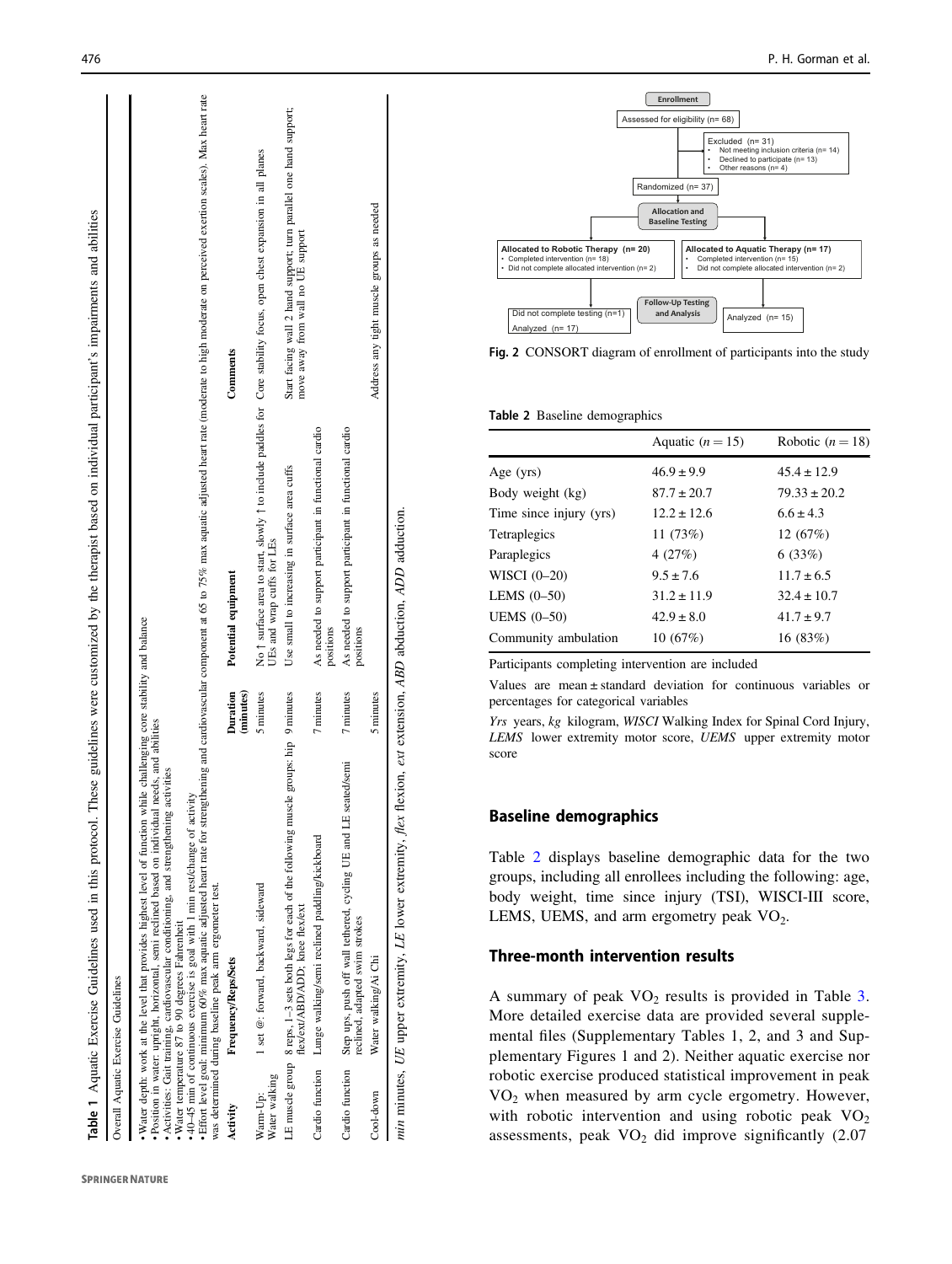<span id="page-6-0"></span>

| quori | Intervention                                                       | Assessment method                                                                                                                                                                                                                                                                                                                                                                                                             |                  | Prepeak VO <sub>2</sub> (ml/kg/min) Postpeak VO <sub>2</sub> (ml/kg/min) Delt absolute (ml/kg/min) Delta (%) Pre/post t-test p-value |         |          |      |
|-------|--------------------------------------------------------------------|-------------------------------------------------------------------------------------------------------------------------------------------------------------------------------------------------------------------------------------------------------------------------------------------------------------------------------------------------------------------------------------------------------------------------------|------------------|--------------------------------------------------------------------------------------------------------------------------------------|---------|----------|------|
|       |                                                                    | Aquatic ( $n = 15$ ) Aquatic (3 months) Arm Ergometer peak VO <sub>2</sub> 13.33 ± 3.06                                                                                                                                                                                                                                                                                                                                       |                  | $14.31 \pm 3.88$                                                                                                                     |         | $8.1\%$  |      |
|       |                                                                    | Robotic ( $n = 17$ ) Robotic (3 months) Arm Ergometer peak $\sqrt{O_2}$ 16.48 ± 5.39                                                                                                                                                                                                                                                                                                                                          |                  | $16.18 \pm 5.11$                                                                                                                     | $-0.30$ | $-0.70%$ |      |
|       | Robotic $(n = 17)$ Robotic (3 months) Robotic peak VO <sub>2</sub> |                                                                                                                                                                                                                                                                                                                                                                                                                               | $14.88 \pm 4.30$ | $16.95 \pm 6.08$                                                                                                                     | 2.07    | 14.7%    | 0.03 |
|       |                                                                    | assessment column indicates the circumstance under which peak VO <sub>2</sub> measurements were performed. Peak VO <sub>2</sub> measurements are $\pm$ standard deviation. Delta is provided in absolute and percent<br>thange, p-values are based on a two-tailed r-test. Note that the n for the Robotic group is one less in this summary table than that presented in Table 2. This is due to one participant not able to |                  |                                                                                                                                      |         |          |      |

complete the arm ergometer test. Bolded value represents statistical significance

complete the arm ergometer test. Bolded value represents statistical significance

Table 3 Summary table of peak  $VO<sub>2</sub>$  results after 3 months of intervention.

Summary table of peak  $VO<sub>2</sub>$  results after 3 months of intervention.

Table 4 Responders vs. non-responders (as defined by a 10% increase in peak  $VO<sub>2</sub>$ ) across the 3-month exercise intervention

| A: Aquatic group (Arm<br>Ergometer $VO2$ )     | Responders<br>$(n=6)$   | Non-responders<br>$(n=9)$   |
|------------------------------------------------|-------------------------|-----------------------------|
| Age $(yrs)$                                    | $44.3 \pm 10.7$         | $48.6 \pm 8.3$              |
| Time since injury (yrs)                        | $4.0 \pm 2.9$           | $17.7 \pm 12.9$             |
| Weight (kg)                                    | $77.3 \pm 21.6$         | $94.5 \pm 15.4$             |
| LEMS $(0-50)$                                  | $35.2 \pm 11.6$         | $28.6 \pm 10.6$             |
| Baseline $VO_2$ (ml/kg/min)                    | $13.1 \pm 3.2$          | $13.4 \pm 2.8$              |
| B: Robotic group (Arm<br>Ergometer $VO2$ )     | Responders<br>$(n = 2)$ | Non-responders<br>$(n=15)$  |
| Age $(yrs)$                                    | $50.0 \pm 11.0$         | $46.0 \pm 12.1$             |
| Time since injury (yrs)                        | $4.5 \pm 1.5$           | $6.9 \pm 4.5$               |
| Weight (kg)                                    | $80.9 \pm 8.2$          | $79.0 \pm 21.3$             |
| LEMS $(0-50)$                                  | $27.5 \pm 6.5$          | $33.0 \pm 11.0$             |
| Baseline $VO_2$ (ml/kg/min)                    | $8.9 \pm 0.8$           | $17.5 \pm 4.7$              |
| C: Robotic group (Robotic<br>Treadmill $VO2$ ) | Responders<br>$(n=11)$  | Non-responders<br>$(n = 6)$ |
| Age $(yrs)$                                    | $44.8 \pm 14.5$         | $45.2 \pm 8.9$              |
| Time since injury (yrs)                        | $5.4 \pm 2.8$           | $7.2 \pm 4.5$               |
| Weight (kg)                                    | $78.7 \pm 21.9$         | $84.3 \pm 12.6$             |
| LEMS $(0-50)$                                  | $33.6 \pm 11.4$         | $31.7 \pm 8.7$              |
| Baseline $VO_2$ (ml/kg/min)                    | $14.5 \pm 5.1$          | $15.6 \pm 1.2$              |

Data are presented in three sections: A and B—arm ergometry peak VO2 results for Aquatic and Robotic groups, respectively, and Crobotic treadmill peak  $VO<sub>2</sub>$  results for Robotic group

Yrs years, kg kilograms, ml mililiters, LEMS lower extremity motor score

ml/kg/min,14.7%,  $p = 0.03$ ,  $n = 17$ ). The effects of AT and RT on the primary outcome measure, namely arm ergometry measured peak  $VO<sub>2</sub>$ , were compared using a univariate ANOVA with the arm cycle ergometry being the consistent dependent variable. Even though it did not reach statistical significance ( $p = 0.063$ ), AT provided a larger arm cycle ergometry peak  $VO<sub>2</sub>$  change than RT.

## Responders vs. non-responders analysis

To determine whether participant characteristics existed to identify a positive response to either of these two interventions, we assessed responder and non-responder groups. We defined a "responder" as a participant who exhibited a  $10\%$  or greater peak  $VO<sub>2</sub>$  change. This definition was based on our prior work in this population [[6\]](#page-9-0), as well as previously published literature in a stroke survivor population [\[24](#page-9-0)] that demonstrated a reduced cardiorespiratory risk with 10% change. A responder vs. non-responder comparison produced no apparent statistically significant demographic factors predicting greater cardiorespiratory response (Table 4). It should be noted, however, that when robotic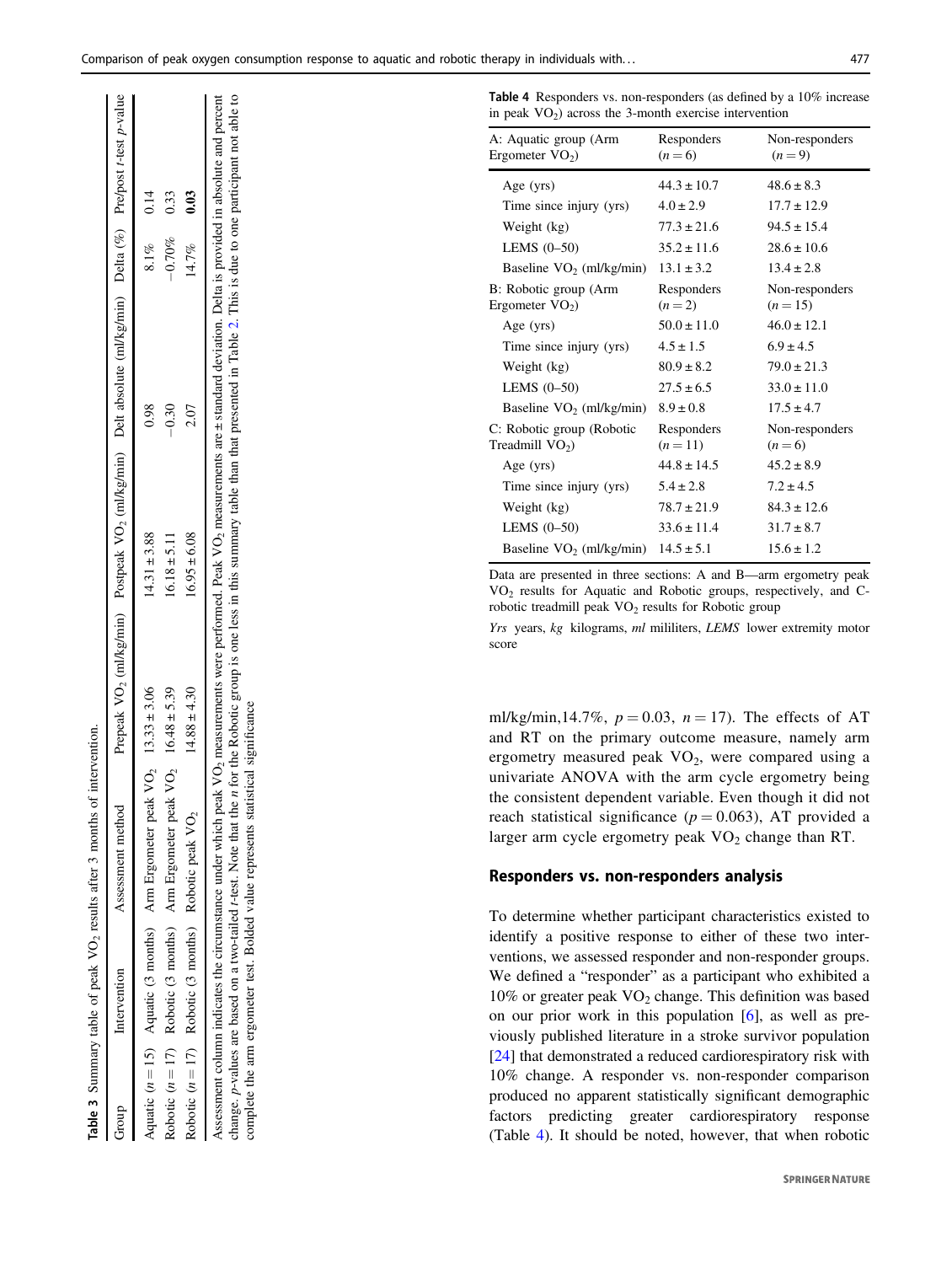treadmill peak  $VO<sub>2</sub>$  was compared to the arm ergometry peak  $VO<sub>2</sub>$ , the responder/non-responder ratio changed considerably (from 2:15 to 11:6). We repeated the responder/non-responder comparison using percentage cutoffs ranging from 5 to 9% improvement in peak  $VO<sub>2</sub>$  based on our overall average improvement in arm ergometry  $VO<sub>2</sub>$ and were unable to identify demographic factors that identified who would respond. Nonetheless, there were some trends noted, namely responders tended to be younger, more recently injured, and lighter weight than non-responders in the aquatic therapy group, and in the robotic therapy group when measurements were made with robotic ergometry.

## **Discussion**

Aquatic exercise in peak arm ergometry  $VO<sub>2</sub>$  demonstrated an average improvement of 8.1% with a wide variance. Our previous robotic treadmill intervention was conducted at 80–85% of HRR, in contrast to the lower intensity (65– 75%) of this current study. The lower intensity (65–75% HRR) was perhaps sufficient to induce a change in peak  $VO<sub>2</sub>$  during robotic exercise, but may be insufficient to stimulate a change in cardiorespiratory fitness detectable via arm ergometry. This lack of sensitivity suggests that arm ergometry testing may not be the best tool to detect change in cardiorespiratory fitness following non-arm ergometry training interventions. This is despite previous work identifying a moderate correlation  $(r = 0.87)$  between arm ergometry and robotic  $VO<sub>2</sub>$  measurement, although that study was not interventional [[17\]](#page-9-0).

Arm ergometry is an accepted measurement tool for assessing cardiorespiratory fitness in individuals with gait disturbances limiting treadmill testing [[25,](#page-9-0) [26\]](#page-9-0). It may not however, be the most sensitive technique. The sensitivity difference may be due to differing muscle group activation during both the exercise intervention and cardiorespiratory testing. With coached robotic treadmill training and testing, the same leg and possibly trunk musculature are being activated as much as possible. In the water, upper extremity, trunk and preserved lower extremity musculature are recruited and augmented by gravity reduction and other hydrodynamic principles such as hydrostatic pressure, viscosity, and turbulence. Cardiorespiratory testing using arm ergometry recruits primarily the upper extremity and partial trunk musculature. Even though peak  $VO<sub>2</sub>$  measurement is intended to assess primarily cardiorespiratory fitness, the technique used relies on specific musculature, perhaps limiting test sensitivity when the exercise intervention and the testing paradigm are not muscularly matched (such as when using arm ergometry to measure outcomes in robotic treadmill exercised individuals). This is particularly true since we included both paraplegic and tetraplegic individuals in the protocol, and impaired upper extremity function may have limited arm ergometry ability and performance in those with tetraplegia.

This study reproduced our previous findings that robotic treadmill therapy three times per week over 12 weeks improves cardiorespiratory fitness as measured by robotic treadmill peak  $VO<sub>2</sub>$  measurements. The robotic treadmill peak  $VO<sub>2</sub>$  improvement in this study across robotic randomized intervention was 14.7%, similar to the 12.3% improvement reported in our prior single intervention protocol [\[6](#page-9-0)].

Specificity of intervention-test is reported with non-SCI participants. Pogliaghi et al. [[27\]](#page-9-0). measured arm and leg cycling peak  $VO<sub>2</sub>$  responses in healthy older males randomized to a 12-week arm or leg cycling intervention. Both groups displayed increases in peak  $VO<sub>2</sub>$  responses postintervention regardless of the exercise test modality. However, significantly higher peak  $VO<sub>2</sub>$  responses occurred in the test modality specific to the training intervention. Another study by Bhambhani et al. [\[28](#page-10-0)] showed significantly improved peak  $VO<sub>2</sub>$  responses in individuals with SCI randomized to an 8-week leg or arm cycling program with improvements only demonstrated by the test modality that matched the intervention phase for the respective randomized groups. Similarly, in a study of participants with peripheral arterial disease randomized to either arm or leg crank exercise, the improvement in peak  $VO<sub>2</sub>$  was more robust when tested by the matched (arm or leg ergometry) technique [\[29](#page-10-0)]. To accurately capture cardiorespiratory adaptations our results combined with previous findings and literature stress the importance in selecting testing assessments specific to the training intervention. Both the robotic and aquatic testing data show task specificity is an important factor to consider when choosing test modalities to assess cardiorespiratory outcome before and after training those with incomplete SCI. Additionally, it is important to consider which cardiorespiratory training modality is more available for a given client. Rehabilitation institutions with wellness programs may include body weight support cardiorespiratory training, although these devices are not ubiquitous. Aquatic exercise is more likely to be readily available in a community setting and under some circumstances (depending on individual impairment and water safety) may be performed in a group format.

At this time, no peak  $VO<sub>2</sub>$  minimal clinically important difference is established for individuals with SCI [[30,](#page-10-0) [31\]](#page-10-0). One aspect of the importance of improvement in peak  $VO<sub>2</sub>$ in people with CMISCI rests in the potential for greater capability and endurance in activities of daily living (ADL) performance. A study of individuals with paraplegia showed that improvement in peak  $VO<sub>2</sub>$  positively correlated with self-reported physical activity [[32\]](#page-10-0). The other benefit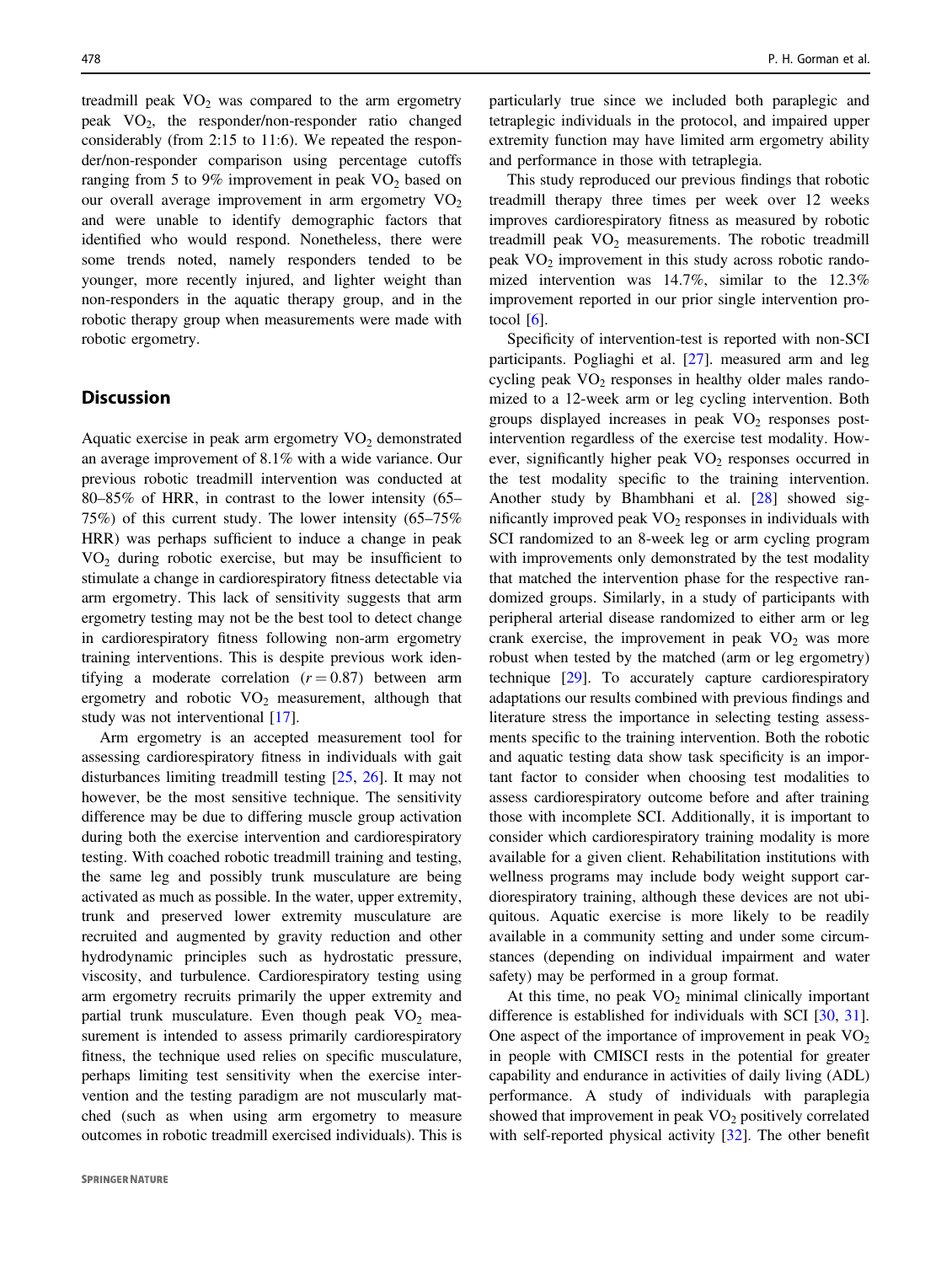of improving peak  $VO<sub>2</sub>$  is the potential reduction in cardiorespiratory disease and coronary heart disease, as demon-strated in the able-bodied population [[33\]](#page-10-0).

## Study limitations

A relatively small sample size limited the study, although given the intensity of the intervention, recruitment of 37 participants across the two centers represents one of the larger SCI randomized exercise trials. Because of the complexity and length of the study, compliance with the schedule, especially over winter months, was a challenge, with a rescheduling rate approaching 20%. Both robotic treadmill training and aquatic intervention protocols were designed to allow therapists to customize training based on individual participant needs while meeting this set study exercise structure. Dosage of each intervention remained consistent within the designed protocol, but different activities were utilized to optimize individual interventions. For example, a participant requiring increased hip flexion practiced flexion activities while another participant with preserved hip extension performed other activities such as hip abduction with both individuals maintaining the prescribed dosage intensity and time. Equipoise was maintained and interventions reflected customized clinical care within the study protocol structure.

We would have preferred to collect peak  $VO<sub>2</sub>$  test during aquatic therapy itself, but the necessary equipment was not available at the time of this study. Our laboratory is currently evaluating the reliability and validity of peak VO2 responses obtained during deep water aerobic activities in individuals with SCI. Preliminary results show reliable and valid peak  $VO<sub>2</sub>$  under these conditions [\[34\]](#page-10-0). We additionally determined 65–75% HRR was potentially insufficient to maximize the change in cardiorespiratory fitness. When physically possible for participants, we recommend 75–85% HRR for all cardiorespiratory training occurring in deep water thereby facilitating a greater cardiorespiratory response [[35](#page-10-0)].

Blinding of the testers performing the peak  $VO<sub>2</sub>$  measurement did not occur at both sites given the study complexities and manpower needs. Potential bias may be one concern but with multiple concurrent participants testers were evaluating individuals receiving different interventions on a regular basis. Furthermore, the testers held no direct knowledge of the preintervention results at the time of the post intervention testing.

The heterogeneity of our study participants, even with well described inclusion criteria, creates issues in determining and assessing meaningful cardiorespiratory change. Our struggle to identify homogeneous subgroups who could optimally benefit from one intervention or the other is not novel in clinical rehabilitation research [[36,](#page-10-0) [37\]](#page-10-0).

To optimize best care, it would be helpful to understand not only the intensity, frequency, and specific intervention parameters but also the duration, or how many visits facilitate best care to improve cardiorespiratory and cardiovascular health. Another important area to investigate is the exercise parameters that will maintain the improved cardiorespiratory health for individuals with SCI. As mentioned previously the large fitness variance in the SCI population (due to many factors) creates difficulties with exact rehabilitative and wellness intervention dosage. Although exercise guidelines are available for individuals with SCI, further refinement is needed [\[38](#page-10-0)].

Aquatic and robotic treadmill therapies are can safely improve cardiorespiratory fitness in individuals with CMISCI. The cardiorespiratory effect of coached robotic treadmill therapy provided a significant improvement as measured by a peak  $VO<sub>2</sub>$  robotic treadmill testing paradigm, but not with an arm ergometry paradigm. In order to optimize the sensitivity of testing, it is best to match the intervention with the testing approach. Although not everyone responded to aquatic or robotic exercise intervention, this dataset suggests that younger age, a more recent time since injury, and lower body weight may facilitate increased cardiorespiratory improvement.

## Data archiving

Data generated and analyzed during this study are included in this published article and its supplementary information files. This study is registered under ClinicalTrials.gov Identifier: NCT01407354, and some of the summary data are available at that repository as well.

Acknowledgements We acknowledge the clinical expertize of therapists: Sara Frye, Naomi Price-Miller, Jean McQuaid, Marni Kallins, Neshella Braga, Michelle Daniels, Rosalyn Lobo, R. Sandy Alexander, Lauren McCollough, Angela Pihera, Michelle Deyton, and Lisa Ruger. We also appreciate the work of research coordinators Gertrude Morrison and John Perreault.

Funding This work was funded by the Department of Defense CDMRP Spinal Cord Injury Research Program Clinical Trial Award SC090147, FY 2009.

Author contributions PHG was responsible for co-study design, cosubmitting the application for funding, screening, and medical supervision of participants at one center, writing the initial draft of the manuscript, and submission of completed manuscript. WS was responsible for daily study execution, robotic treadmill training and collection of all  $VO<sub>2</sub>$  data at one center, initial statistical evaluation of the collected data, and major editing of the manuscript. LVH was responsible for co-design of the robotic treadmill algorithm and training, regulatory management and daily oversight including robotic treadmill training and aquatic therapy,  $VO<sub>2</sub>$  data collection, screening and recruitment of participants at the second center, and review of the manuscript. KT was responsible for co-study design, medical oversight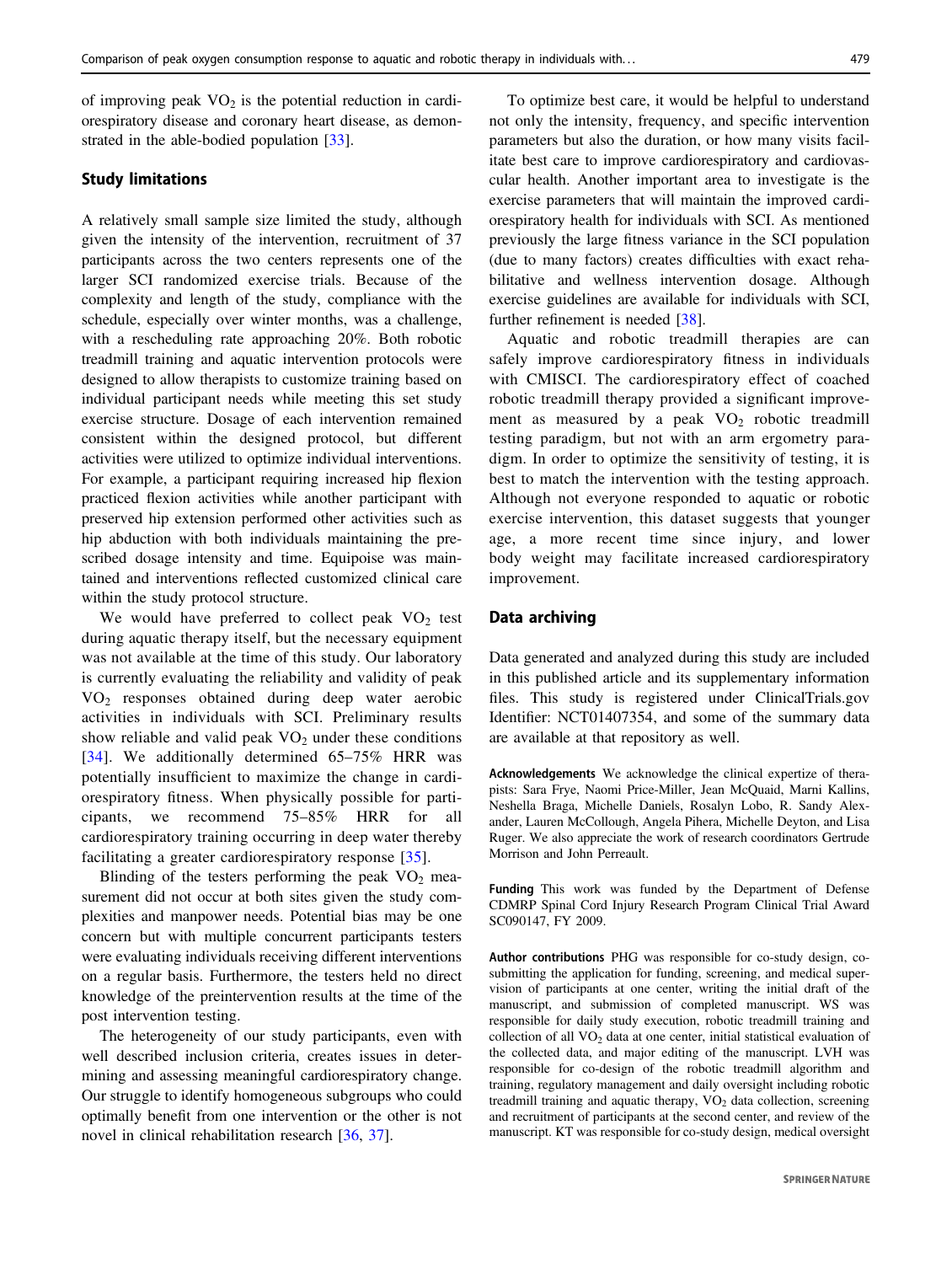<span id="page-9-0"></span>at the second center, co-authorship of the original funding application, and review of the manuscript. WMS was responsible for statistical analysis of the overall study. PRG was responsible for co-study design, co-submitting the application for funding, daily oversight of the dual center study, the design of the aquatic intervention, direct supervision of the aquatic intervention at one center and indirect at second site, initial statistical assessment with WS, and critical partial writing and review of the manuscript.

## Compliance with ethical standards

Conflict of interest The authors declare that they have no conflicts of interest.

Ethical approval We certify that all applicable institutional and governmental regulations concerning the ethical use of human volunteers were followed during the course of this research.

Publisher's note: Springer Nature remains neutral with regard to jurisdictional claims in published maps and institutional affiliations.

## References

- 1. Noreau L, Shephard RJ, Simard C, Pare G, Pomerleau P. Relationship of impairment and functional ability to habitual activity and fitness following spinal cord injury. Int J Rehabil Res. 1993;16:265–75.
- 2. Bresnahan JJ, Farkas GJ, Clasey JL, Yates JW, Gater DR. Arm crank ergometry improves cardiovascular disease risk factors and community mobility independent of body composition in high motor complete spinal cord injury. J Spinal Cord Med. 2018;41:1–21.
- 3. Gorgey AS, Graham ZA, Bauman WA, Cardozo C, Gater DR. Abundance in proteins expressed after functional electrical stimulation cycling or arm cycling ergometry training in persons with chronic spinal cord injury. J Spinal Cord Med. 2017;40:439–48.
- 4. Kim DI, Lee H, Lee BS, Kim J, Jeon JY. Effects of a 6-week indoor hand-bike exercise program on health and fitness levels in people with spinal cord injury: A randomized controlled trial study. Arch Phys Med Rehabil. 2015;96:2033–40 e1.
- 5. Crameri RM, Cooper P, Sinclair PJ, Bryant G, Weston A. Effect of load during electrical stimulation training in spinal cord injury. Muscle Nerve. 2004;29:104–11.
- 6. Gorman PH, Scott W, York H, Theyagaraj M, Price-Miller N, McQuaid J, et al. Robotically assisted treadmill exercise training for improving peak fitness in chronic motor incomplete spinal cord injury: A randomized controlled trial. J Spinal Cord Med. 2016;39:32–44.
- 7. Hoekstra F, van Nunen MP, Gerrits KH, Stolwijk-Swuste JM, Crins MH, Janssen TW. Effect of robotic gait training on cardiorespiratory system in incomplete spinal cord injury. J Rehabil Res Dev. 2013;50:1411–22.
- 8. Phillips SM, Stewart BG, Mahoney DJ, Hicks AL, McCartney N, Tang JE, et al. Body-weight-support treadmill training improves blood glucose regulation in persons with incomplete spinal cord injury. J Appl Physiol (1985). 2004;97:716–24.
- 9. Carlson KF, Wilt TJ, Taylor BC, Goldish GD, Niewoehner CB, Shamliyan TA, et al. Effect of exercise on disorders of carbohydrate and lipid metabolism in adults with traumatic spinal cord injury: systematic review of the evidence. J Spinal Cord Med. 2009;32:361–78.
- 10. Dobkin B, Apple D, Barbeau H, Basso M, Behrman A, Deforge D, et al. Weight-supported treadmill vs over-ground

training for walking after acute incomplete SCI. Neurology. 2006;66:484–93.

- 11. Hicks AL, Adams MM, Martin Ginis K, Giangregorio L, Latimer A, Phillips SM, et al. Long-term body-weight-supported treadmill training and subsequent follow-up in persons with chronic SCI: effects on functional walking ability and measures of subjective well-being. Spinal Cord. 2005;43:291–8.
- 12. Lefeber N, Swinnen E, Kerckhofs E. The immediate effects of robot-assistance on energy consumption and cardiorespiratory load during walking compared to walking without robotassistance: a systematic review. Disabil Rehabil Assist Technol. 2017;12:657–71.
- 13. Jack LP, Allan DB, Hunt KJ. Cardiopulmonary exercise testing during body weight supported treadmill exercise in incomplete spinal cord injury: a feasibility study. Technol Health Care. 2009;17:13–23.
- 14. Kressler J, Nash MS, Burns PA, Field-Fote EC. Metabolic responses to 4 different body weight-supported locomotor training approaches in persons with incomplete spinal cord injury. Arch Phys Med Rehabil. 2013;94:1436–42.
- 15. Soyupek F, Savas S, Ozturk O, Ilgun E, Bircan A, Akkaya A. Effects of body weight supported treadmill training on cardiac and pulmonary functions in the patients with incomplete spinal cord injury. J Back Musculoskelet Rehabil. 2009;22:213–8.
- 16. Field-Fote EC, Roach KE. Influence of a locomotor training approach on walking speed and distance in people with chronic spinal cord injury: a randomized clinical trial. Phys Ther. 2011;91:48–60.
- 17. Gorman PH, Geigle PR, Chen K, York H, Scott W. Reliability and relatedness of peak VO2 assessments during body weight supported treadmill training and arm cycle ergometry in individuals with chronic motor incomplete spinal cord injury. Spinal Cord. 2014;52:287–91.
- 18. Giesecke CL. Aquatic rehabilitation of clients with spinal cord injury. In: R RG, M DM, Cole AJ, editors. Aquatic rehabilitation. Philadelphia: Lippincott-Raven; 1997. p. 127–50.
- 19. Brody LT, Geigle PR. Aquatic exercise for rehabilitation and training. Champaign, IL: Human Kinetics; 2009. p. 352.
- 20. Stevens SL, Caputo JL, Fuller DK, Morgan DW. Effects of underwater treadmill training on leg strength, balance, and walking performance in adults with incomplete spinal cord injury. J Spinal Cord Med. 2015;38:91–101.
- 21. Borg G. Ratings of perceived exertion and heart rates during short-term cycle exercise and their use in a new cycling strength test. Int J Sports Med. 1982;3:153–8.
- 22. Gulick D. Aquatic cardiopulmonary training in aquatic rehabilitation and training. Champaign, Illinois: Human Kinetics; 2009.
- 23. Gass GC, Watson J, Camp EM, Court HJ, McPherson LM, Redhead P. The effects of physical training on high level spinal lesion patients. Scand J Rehabil Med. 1980;12:61–5.
- 24. Macko RF, DeSouza CA, Tretter LD, Silver KH, Smith GV, Anderson PA, et al. Treadmill aerobic exercise training reduces the energy expenditure and cardiovascular demands of hemiparetic gait in chronic stroke patients. A preliminary report. Stroke. 1997;28:326–30.
- 25. Hasnan N, Ektas N, Tanhoffer AI, Tanhoffer R, Fornusek C, Middleton JW, et al. Exercise responses during functional electrical stimulation cycling in individuals with spinal cord injury. Med Sci Sports Exerc. 2013;45:1131–8.
- 26. Hopman MT, Dallmeijer AJ, Snoek G, van der Woude LH. The effect of training on cardiovascular responses to arm exercise in individuals with tetraplegia. Eur J Appl Physiol Occup Physiol. 1996;74:172–9.
- 27. Pogliaghi S, Terziotti P, Cevese A, Balestreri F, Schena F. Adaptations to endurance training in the healthy elderly: arm cranking versus leg cycling. Eur J Appl Physiol. 2006;97:723–31.